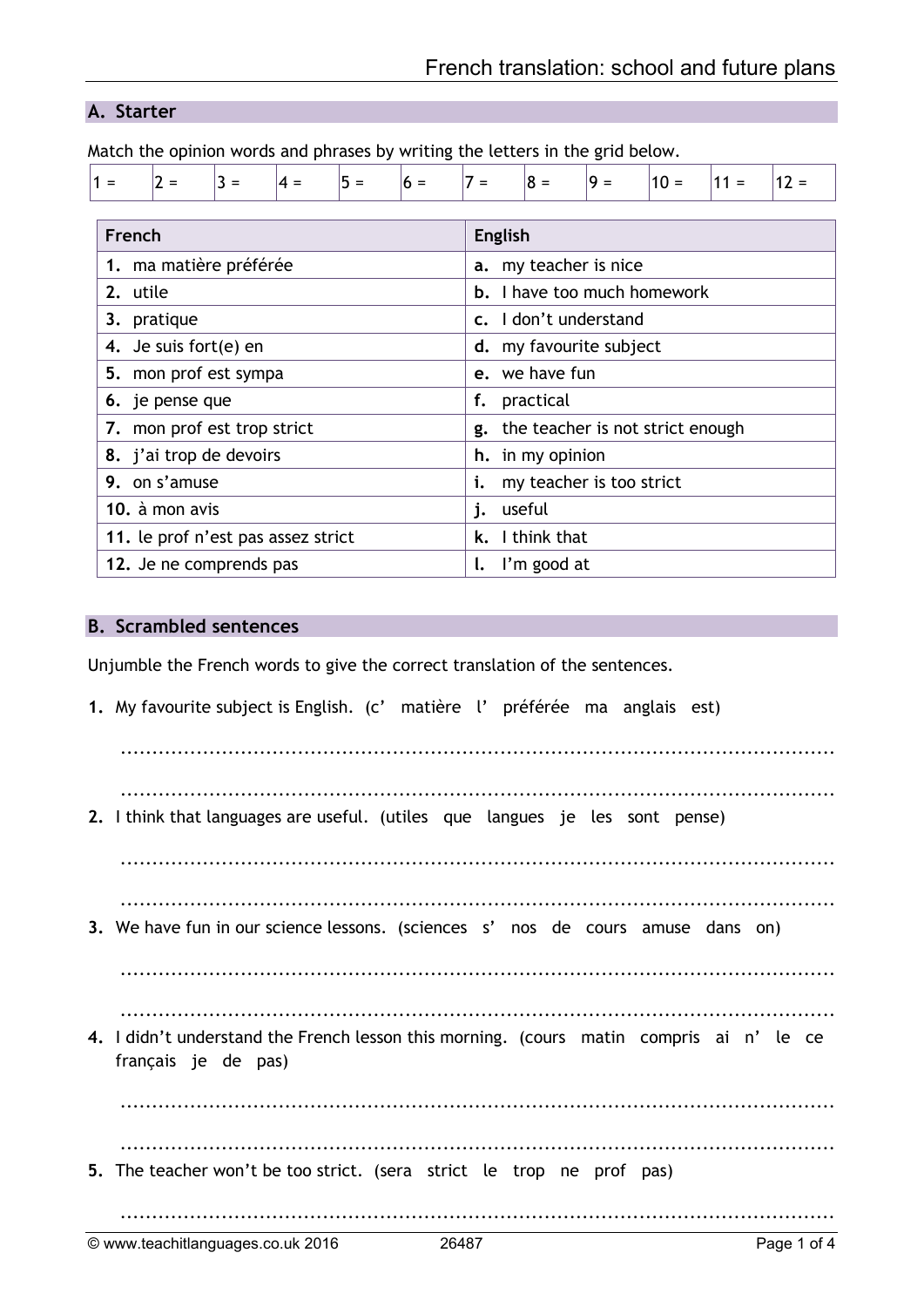| C. Translate into English (Foundation)                                   |
|--------------------------------------------------------------------------|
| 1. Je pense que les maths sont très importantes.                         |
| 2. J'ai toujours trouvé l'histoire intéressante.                         |
| 3. Caroline n'est pas très forte en espagnol.                            |
| 4. Je ne vais pas sortir ce soir parce que j'ai trop de devoirs à faire. |
| 5. Après les examens, j'ai l'intention de voyager avec des amis.         |
|                                                                          |
| D. Translate into French (Foundation)                                    |
| 1. We always have fun in our art lessons.                                |
| 2. I am good at science and I love biology.                              |
| 3. In my opinion, our music teacher was too strict.                      |
| 4. After my exams, I intend to work in an office.                        |
| 5. Next year I would like to study another language.                     |
|                                                                          |

### E. Checklist

- 1. Have you looked back at ex. B to help you?
- 2. Check spelling and gender of nouns.
- 3. Make sure you have used the correct accents.
- 4. Check your verbs.
- 5. Be careful with tenses.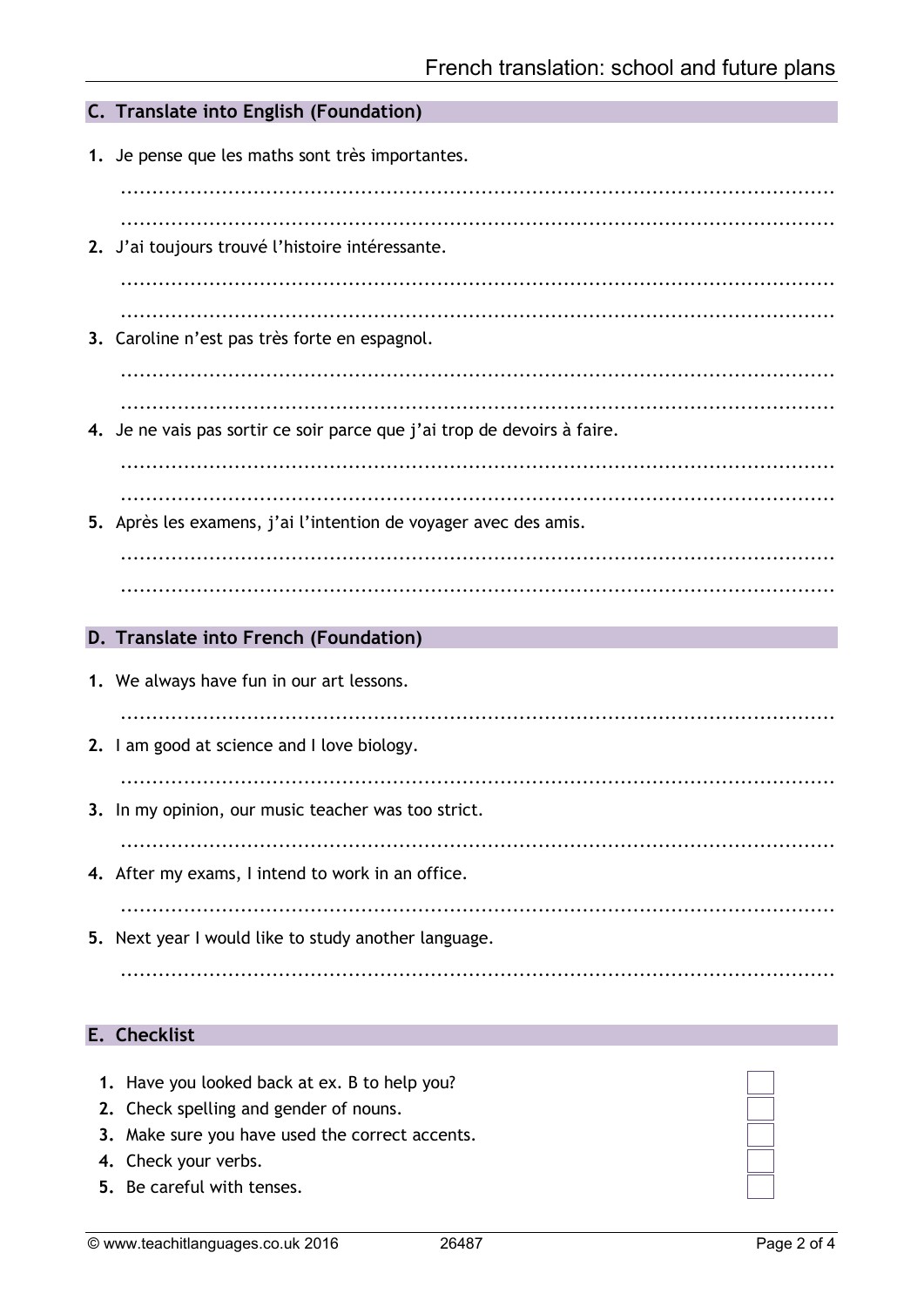### **C. Translate into English (Higher)**

J'ai toujours aimé aller à l'école; même l'uniforme me plaît! Les profs sont sympas et j'apprends beaucoup. J'ai l'intention d'aller à la fac où je voudrais continuer mes études en sciences. Ma mère a suivi ses études au Canada et j'aimerais bien avoir l'occasion d'étudier à l'étranger.

...................................................................................................................... ...................................................................................................................... ...................................................................................................................... ...................................................................................................................... ...................................................................................................................... ......................................................................................................................

## **D. Translate into French (Higher)**

I have always enjoyed languages, especially Spanish. In my opinion, languages are very useful and will be important in the future. At university, I intend to learn Portuguese because my aunt lives in Brazil and I would love to have the opportunity to work in Sao Paulo.

...................................................................................................................... ...................................................................................................................... ...................................................................................................................... ...................................................................................................................... ...................................................................................................................... ......................................................................................................................

### **E. Checklist**

- **1.** Have you added the right accents?
- **2.** Check spellings and gender of nouns.
- **3.** Check adjective agreements.
- **4.** Have you used the correct form of the verb? Look at the subject and tenses.
- **5.** Does your English translation sound 'natural' when read aloud?